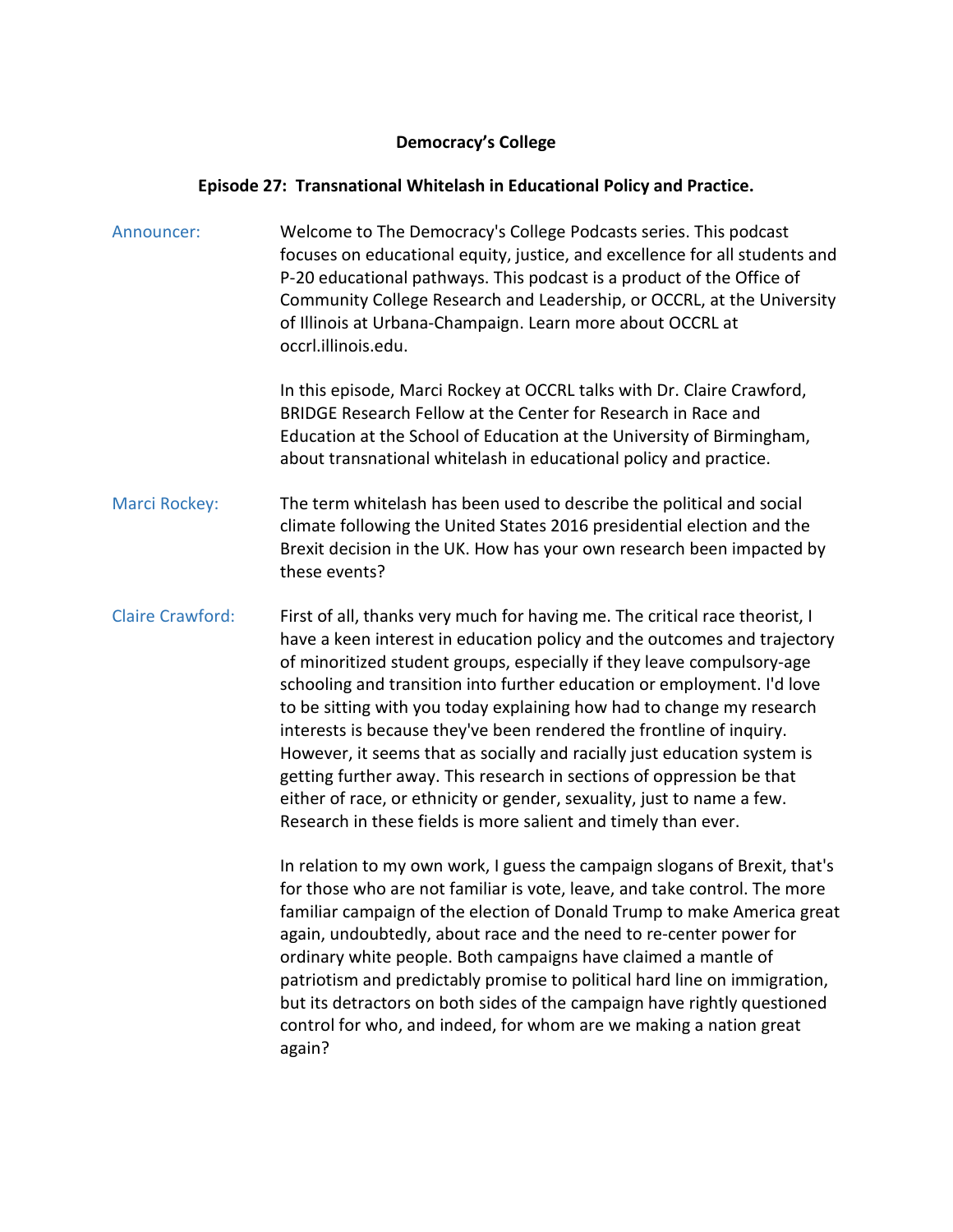I think it's important to recognize that the rhetoric of making nations great again is disturbingly distant from the critical understanding of each nation's history. Colonialism, slavery of conquest, abuses which have arguably served to destabilize and exploit regions and communities from which we now think patterns of poverty and, of course, migration. It is the absence of understanding, or indeed the unwillingness to link the races and violence brutality upon which both countries have founded, in my opinion, that results in cause to make nations great again.

I think the words of Toni Morrison speak perfectly to the current socialpolitical context when she suggested that "So scary the consequences of the collapse of white privilege that many have flocked to political platforms that support and translate violence against the defenseless and strength." I guess from my own research, the political and social racism we are witnessing today, it plays out spectacularly through education policy on both sides of the Atlantic. I think while most people are adept spotting very overt displays of racism, like the racist remarks of Trump or the antimigrant campaign process of Brexit. There is one in particular that was titled, "Breaking point, the EU has failed us all," which bears an alarming similarity to Nazi propaganda. If you have not seen it, it's definitely worth a Google. It is, however, the *enduring* and insidious forms of racism that, in my opinion, are the greatest challenge in the academy today. It's a challenge that my own research attempts to address in the context of quantitatively disrupting education policies that produce racially inequitable outcomes.

Marci Rockey: Could you perhaps give us specific illustration from your work of how the whitelash you refer to plays out in British education policy, as an example?

Claire Crawford: Yeah. Absolutely. In the UK, discourses of white victim hurt, overt and rife and were perhaps unsurprisingly so, especially prevalent in the runup to Brexit. Paper headlines repeatedly proclaimed that white Brit is under attack by minority ethnic groups. For instance, white British peoples are said to lag behind their minority ethnic peers or that white British children are outperformed by ethnic minority peoples or indeed that peoples with English as a second languages outperform white British students. The newspapers aren't alone in their claims. It is important to note that narratives are actually bolstered to the very highest of level with government ministers calling to explicitly target white working-class children for special support and education, even suggesting that it's a *scandal* that minority ethnic children are more likely to go to university than poor white ones.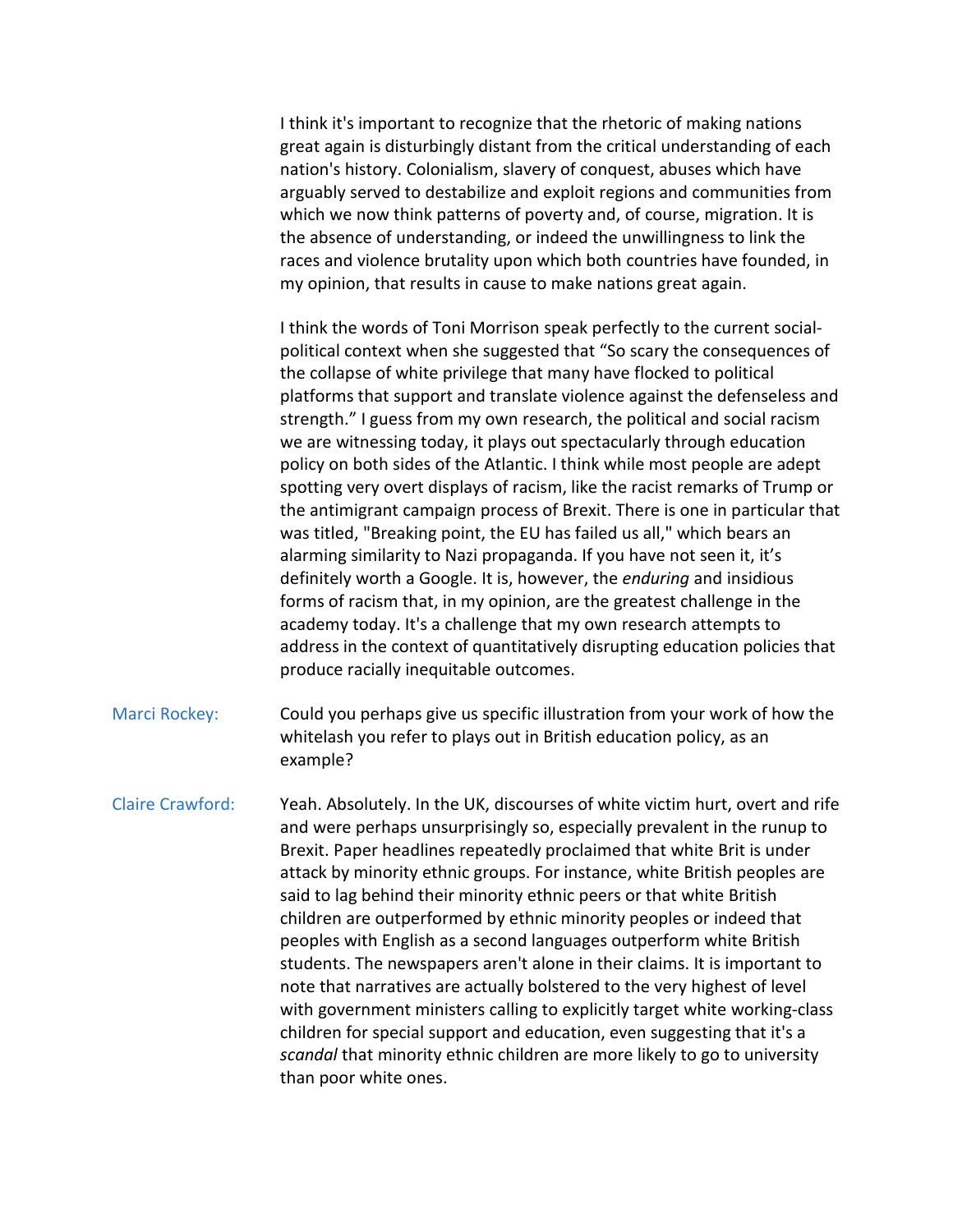Our current prime minister has also made explicit her commitment to exposing disadvantages faced by white working-class people when she launched and order of public services last year. I think from a critical-race perspective, any governments positioning of the white working class alongside disadvantaged minority ethnic groups is no misnomer. It's *highly* significant and an expression of whitelash as the presentation of white working-class people as distinctly disadvantaged is very politically powerful. And in the UK, it speaks very robustly to the 60 percent of Britains that would consider themselves to be working class.

I think that despite the prolific use of the term "working class" by politician and media leaks on both sides of the Atlantic, there really is rarely any explanation or consensus of what that term means or indeed how the politically powerful label is being deployed in context. It's the impreciseness of labels in meanings that fuel racism and xenophobia. I think much of my current works seeks to quantitatively challenge the damaging notion that white working-class children in Britain are under siege, or indeed that the presence of minority ethnic groups in schools cause damage to the education of white children that would warrant such an overtly defensive whitelash.

I think by applying a critical-race quantitative methodology to trouble statistical claims, my own research finds that in the case of nine in 10 white British children—that's the approximately 90 percent of white British children that do not claim free school meals—that they are in fact *not* the lowest performing principal ethnic group in the UK. They *are* certainly in terms of the qualifications with the highest [inaudible 00:06:51] value, the third highest performing group behind Chinese and Indian students, who collectively make up less than 3 percent of the population. That's *quite* a different pattern of achievement than the politicians and media would have you believe.

My work, if you like, effectively tries to warn policy and practice that this selective use of attainment statistics, that's using the data pertaining to one in 10 children who claim free school meals for example, emboldened by erroneous labels such as white working class, which speaks to the 60 percent but really does refer to the one in 10 in British policy, creates a very unfounded perception of much white casualties in our schools, and it speaks very powerfully to anti-immigration nationalist and racist sentiments that are ever present in contemporary western democracies. And it's perhaps worth also noticing that beyond school, the employment rate for white British young people far exceeds that of their peers, even those who were at the top of the racial entertainment spurt. But again, political media elites remain silent on these statistics. Therefore, I'd say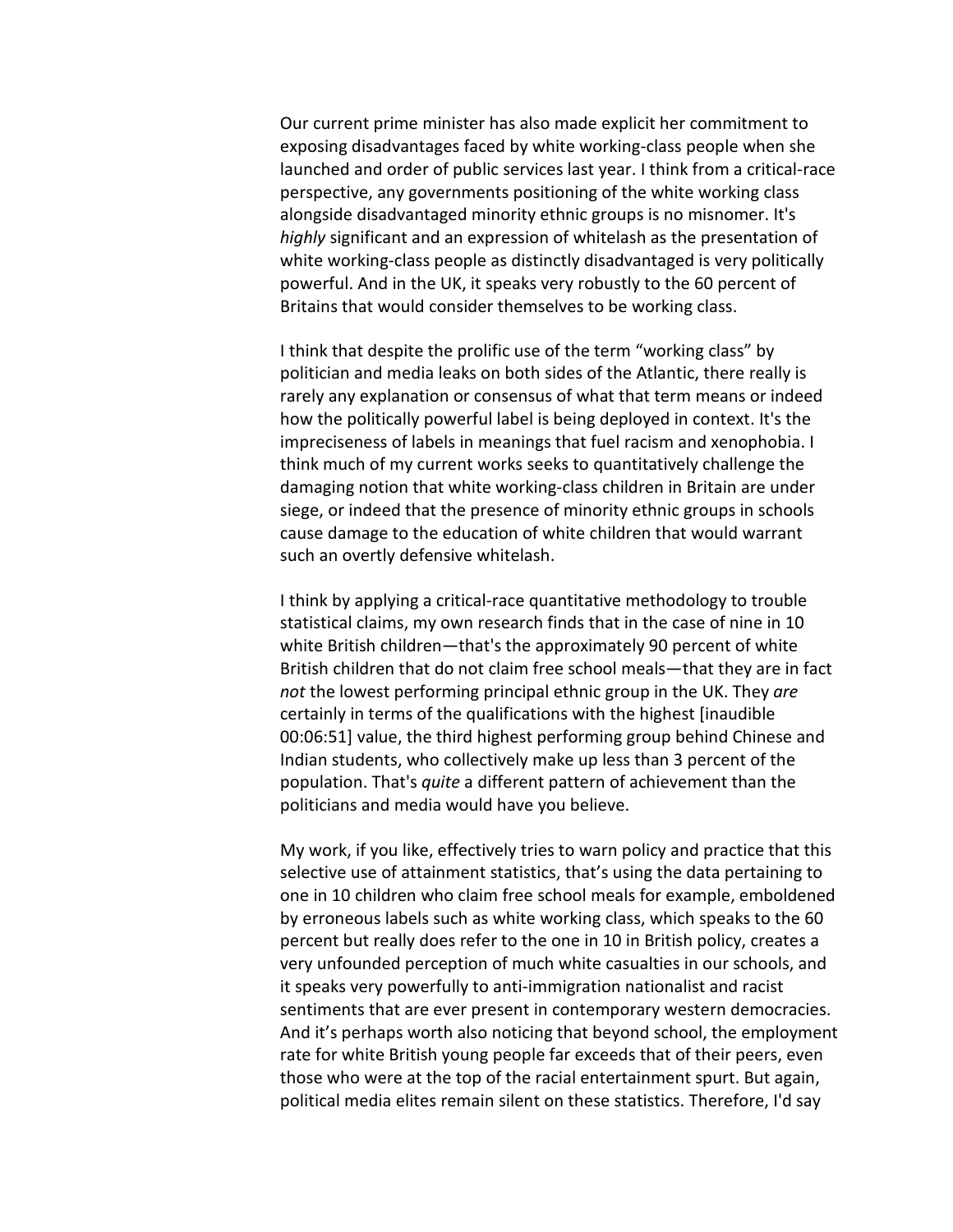|                         | that the British government deployment of these knowingly inaccurate<br>labels speaks very powerful to anti-immigration and certainly fuels the<br>sort of climate of hate that we witnessed in Brexit and indeed on the<br>other side of the Atlantic.                                                                                                                                                                                                                                                                                                                                                                                                                                                             |
|-------------------------|---------------------------------------------------------------------------------------------------------------------------------------------------------------------------------------------------------------------------------------------------------------------------------------------------------------------------------------------------------------------------------------------------------------------------------------------------------------------------------------------------------------------------------------------------------------------------------------------------------------------------------------------------------------------------------------------------------------------|
|                         | I think there is a very dangerous veneer of a white ethnic disadvantage<br>that's been created and perpetuated by politicians on both sides of the<br>Atlantic. Education policies such as this really are just one dangerous<br>manifestation of the whitelash we're experiencing today.                                                                                                                                                                                                                                                                                                                                                                                                                           |
| Marci Rockey:           | Some of your recent research and writing on the U.S. No Child Left<br>Behind policy argues that the policy more accurately reflects educational<br>reform efforts that ensure no white child is left behind. Can you speak to<br>this policy and how it fell short of advancing educational equity?                                                                                                                                                                                                                                                                                                                                                                                                                 |
| <b>Claire Crawford:</b> | Yes, certainly. I guess that my work in the U.S. closely resembles that of<br>the work in the UK, in the sense that I conduct critical readings of federal<br>policies and statistical accountability data to really challenge the rhetoric<br>of policies and associated government claims. The work that I think<br>you're referring to is part of an ongoing study in which I examine the role<br>of No Child Left Behind and the subsequent Every Student Succeeds Act<br>to illustrate that, despite the explicit aims and commitments of the<br>legislation, the acts of permitted an active structure in equality and<br>segregation in schools which really fall short of advancing equity in<br>education. |
|                         | Utilizing my research in Florida, I guess as an example, the manifestation<br>of those acts served primarily to entrench the dominance of wealthy                                                                                                                                                                                                                                                                                                                                                                                                                                                                                                                                                                   |

acts served primarily to entrench the dominance of wealthy white students in state public schools. Ironically, Florida's approach to education has been heralded as a model by the U.S. administration, with Betsy DeVos suggesting that Florida was a *bright* spot, even that Sunshine State students buck the national trend and show significant improvements and narrow the achievement gap. And yet for my own research, Florida's attainment data provides quite a disturbing insight into the continuing realities of inequitable education in the U.S.

Utilizing standardized attainment data for the states since the exception of No Child Left Behind in 2003, my own research quantitatively illustrates the changes in standardized test scores for students in grade 10 by race, ethnicity, gender, eligibility for free or reduced school meals, and whether a student had gifted certification. If we look at the reading of the English language test results, the data show that since 2003, all groups have made progress in the No Child Left Behind with increases in their mean scale test scores of over 20 percent during its control.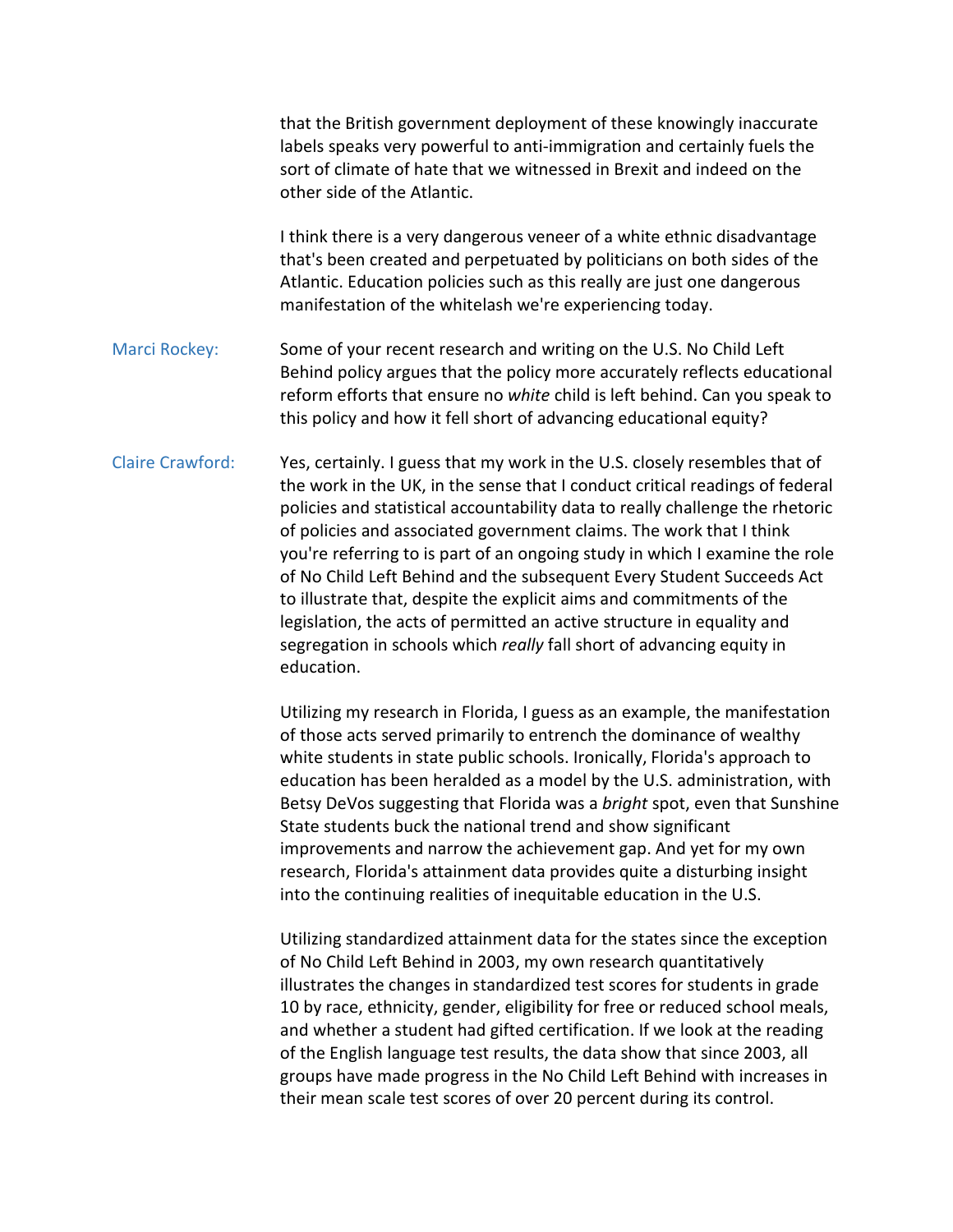However, because the testing instruments in Florida have changed multiple times since the inception of No Child Left Behind, it's very difficult to look longitudinally and comparatively. If we use odds ratios, they can be really usefully employed in cases like this to examine changes in odds of success between groups. For example, if we look at the data from 2010, and that was the first, the end, if you like, of the first standardized testing instrument in Florida, white students were about four times more likely to meet state benchmark for reading than their black peers, who were about twice as likely to meet that benchmark than their Hispanic peers.

If we look forward to 2017, under the Every Student Succeeds Act, the relative odds of success between white and black students had narrowed slightly to about three and a half times more likely, and the white and Hispanic gap has remained largely static. However, this narrowing, if you like, of relative odds between white students and their black peers may attract the attention of state and federal administration. However, there's a quieter and far more insidious pattern of achievement that is simultaneously occurring that nullifies those gains, and yet that trend remains very unremarked upon.

To give an example, if we look at the odds ratios between students with and without gifted certification, we find that in 2003—that's the year that No Child Left Behind legislation was rolled out in the state of Florida grade 10 students with gifted certification were approximately 10 times more likely to meet the state benchmark for reading. By 2014, the end of No Child Left Behind, the gap had jumped to more than 16 times more likely. And if we look further ahead to 2017 there is another alarming jump to more than 17 times more likely to meet benchmark under Every Student Succeeds.

One would reasonably question, you know, who are the gifted students in Florida? Perhaps unsurprisingly, the data shows that gifted students are most likely to be white and not economically disadvantaged. I guess to answer your question, federal legislation that is explicitly designed to close the gap has legally committed the further privileging of white wealthy students in Florida, and although inactive opportunity and increased racial segregation may not have been a premeditated goal of the acts, neither was it fortuitous, I think it's important to point out that I do acknowledge that the subject is standardized testing and accountability is in itself conscientious. But I think that No Child Left Behind made important progress in terms of collecting data that has permitted researchers such as myself to expose these structural inequalities in education.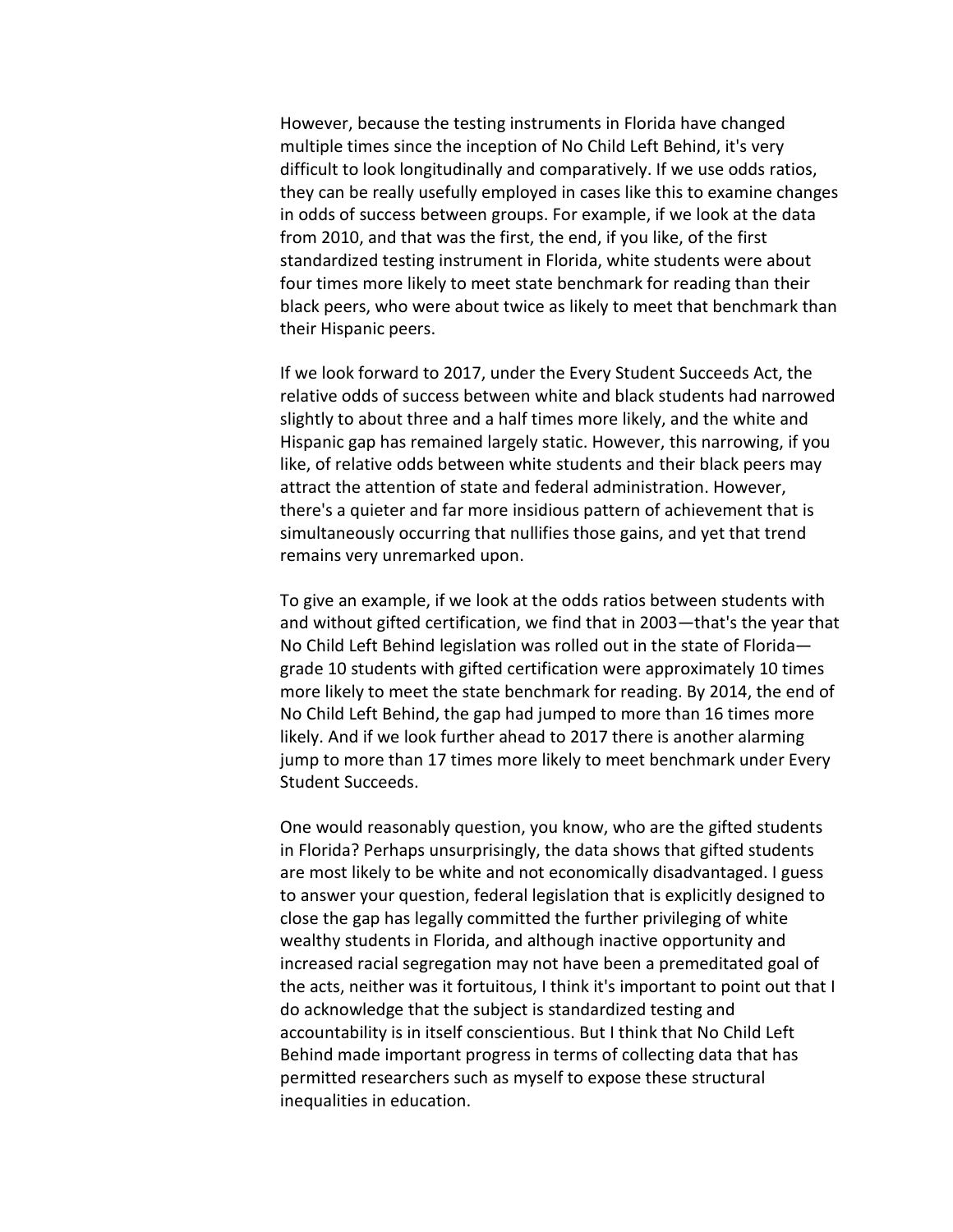The whitelash in this instance will undoubtedly come in the form of the U.S. administration's commitment to devolved accountability through which policymakers in school administration will once again be able to hide vital data that exposes the existence of whiteness as a political project under the guise of so-called colorblind policies and meritocratic processes and practices in legislation.

Marci Rockey: True discussions about racial attitudes, racial microaggressions, and racism are often met with deflection, defensiveness, denial, and white fragility when white people are called to see their whiteness for what it is relative to privilege and the racial disequilibrium. How does white fragility protect racial inequality and what action would you say is needed to address the growing transnational racial antipathy toward people of color?

Claire Crawford: I'm going to have to quote my colleague Professor David Gilborne here. He suggested that there really isn't that much *fragile* about white fragility. We feel it's resilient and it's powerful and it really resists anything that might challenge its claims to neutrality and superiority. I think DiAngelo, when referring to the defensive moves that white people make when challenged racially, suggested that white fragility is really characterized by emotions such as anger and fear and guilt. But she also said by *behaviors* including argumentation, violence, and I think the two national examples I've just provided really reinforce that point.

> In terms of argumentation, I think one of the clearest illustrations of white fragility is the question, "What about poor whites?" In the case of the UK, that's the education performance of poorer white. That's the one in 10 that I mentioned that claim free school meals as they serve really as a much-needed facade to white supremacy or the performance of the nine in 10 white students. If all white students are equally privileged in a nation's education system, then there really wouldn't be a vehicle available that could so effectively distract society's attention away from the enduring structural racisms that plague education on both sides of the Atlantic.

> In the case of the U.S., I think white fragility plays out through the silence enacted by legislation that has legally and effectively permitted the further privilege of white wealthy students in Florida. Legislation has created the proliferation of giftedness that has really disproportionately served the children of whites who have the most power and privilege. I believe that critical research, qualitative and quantitative, that challenges white power and privilege in education, especially by the white scholars, is a powerful way to interrupt the status quo. It should be *tenaciously*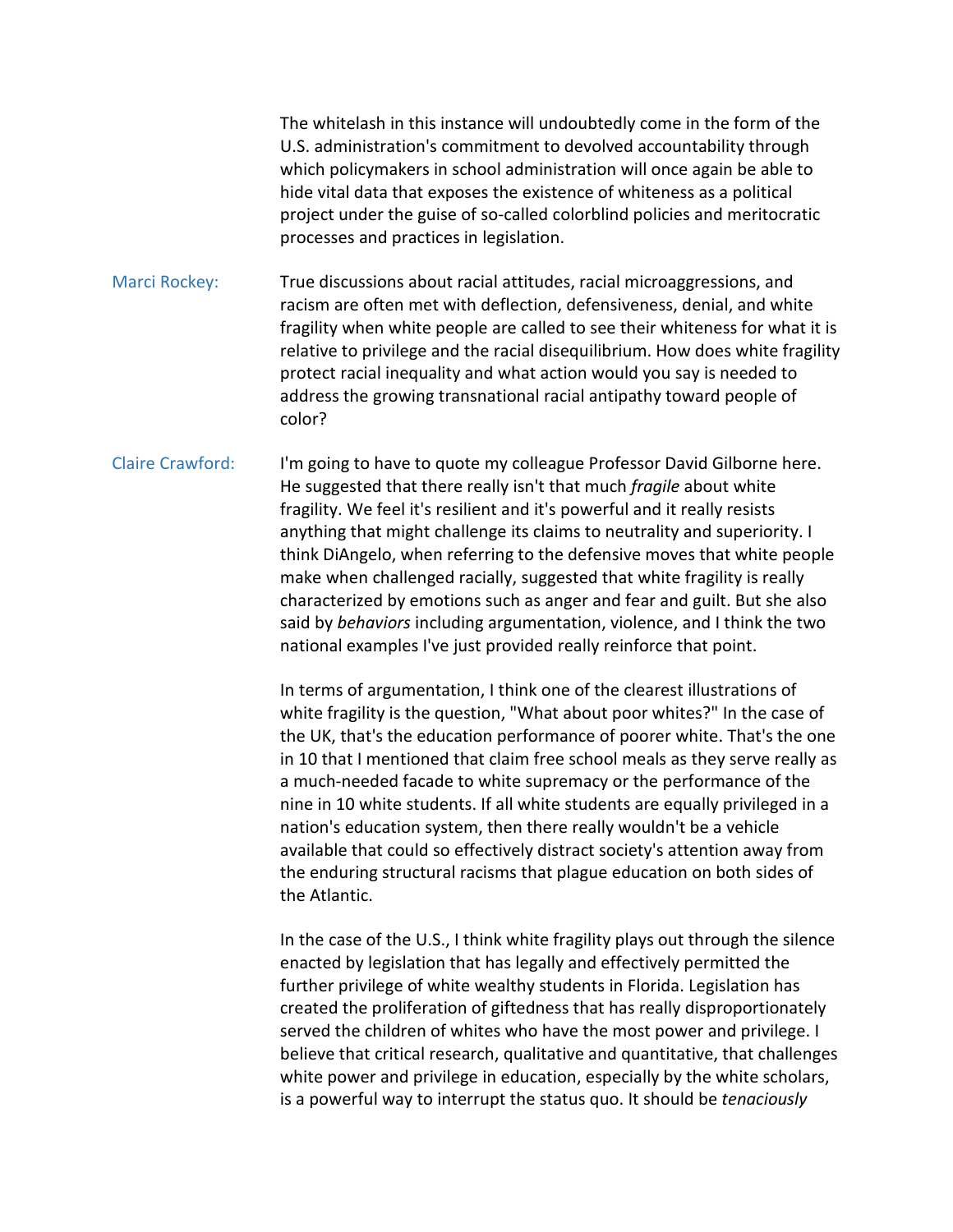pursued regardless of the range of defensive moves that might be triggered. It's important to me, certainly, that white people are made uncomfortable by the statistics such as those discussed earlier, in order to bring about action that would finally address some of the ways that racism persist in both nations. I think white fragility is nothing more than an obstacle to progress and, ultimately, the pursuit of material changes in education.

Marci Rockey: In terms of advancing racial equity in educational access and attainment, what would you identify as the most important considerations for future research?

Claire Crawford: That's a good question. I think if you were ever to shut down a conversation, it's done so with statistics. I think numbers are especially appealing to those in power, especially when they lend scientific or authoritative backing to your favorite stereotype or position. Statistics are widely viewed as factual, as objective sources of information. Even when we have doubts, the numbers are perhaps not correct, I think most people lack the skill or the access to really explore and critique the quantitative data presented to them.

> For those interested, I think there's a great special issue of the *General Race Ethnicity and Education*. I think it's volume 21, possible issue two, which explores how the well-established and accepted tenants of criticalrace scholarship can be methodologically applied to quantitative methods to powerfully support and further social justice. For me personally, I think that the continuation of scholarship that actively supports use of critical quantitative methods to document the structural oppression within which marginalized individuals live is critical.

There is, as I've tried to at least demonstrate in this interview, a vital need for better understanding of how statistics are mobilized and really in critical ways that produce knowledge that really operates to the advantage of dominant whites. Scholars like Bob Lingard would argue there really is need for researchers and practitioners to understand the socially constructed nature of the categories in statistics that are underpinning the contemporary, if you like, policy-as-number approach.

Marci Rockey: What call to action would you offer our listeners, particularly white scholars and practitioners towards disrupting white supremacy in educational context and towards advancing equitable student outcomes?

Claire Crawford: That's a difficult one. I think when we witness extremes in the political and social climates, just as we are today, we really do have a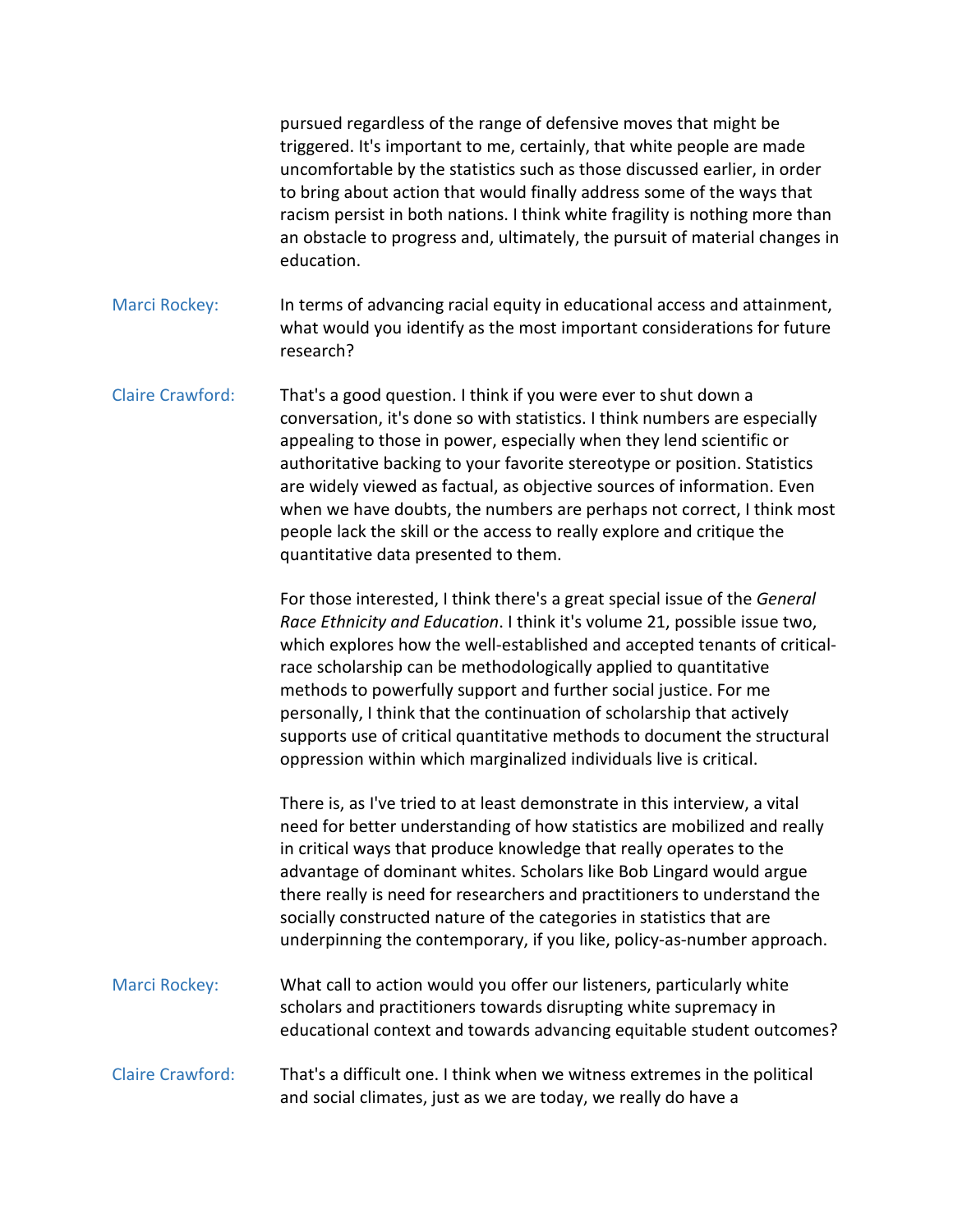responsibility to go further. For me, that responsibility, if you like, is especially pertinent for the white academy and educationists and activists. White scholars dominate the academy. I believe approximately 76 percent of full-time faculty, I think in degree-granting institutes in the U.S. are white, and I think to my knowledge, [of] full-time professors, approximately 4 percent of faculty are black.

Then when you compare it to the UK, I think it's even more marked, and I think, according to recent data by the Equalities unit, about 85 percent of our full-time faculty are white. And among the professoriate, for example, any .6 of faculty are black, and that's across all disciplines. I don't think it's sufficient or acceptable to leave the fight for racial equality to those considered cultural insiders and who are, more often than not, those most marginalized in the system of education in the first place.

There really is a need for an urgent conversation through which we can consider how white academics' research on education specifically can contribute to the disruption of white supremacy both within and beyond the academy. In my opinion, we cannot just continue to be outraged by the political campaigns, by the vitriol space, by those with, arguably, the most power and privilege in society in both nations. We, and by we, I mean white people, cannot remain just witness to racism both explicit and implicit in form, whether it's individual or systemic, it really is time for action.

I think, collectively, we need to dismantle the enduring system of white supremacy upon which institutions are built. And that begins with a willingness to acknowledge the existence of whiteness as a political project to defend and reinforce the social order. I guess for me, as a white scholar, the critical race theory has been a way of me to engage with this call to action. It's a radical perspective that seeks to expose the racialized character of society and interrupts some of those taken forgranted assumptions that reinforce the race of status quo. In my opinion, I'd urge white scholars, in particular, to engage with this literature to be familiar with its propositions, its tenants, and its tools to trouble what they know and to ask different question about their own research and practice.

Reading a paper for my colleague, [inaudible 00:21:06], which suggested that instead of asking, "How is race related to the expulsion of black children?", for example, that's a deficit position, which would promote responses to speak to black child's behavior or upbringing or even, more concerningly, a child's genetic makeup. How about instead asking, "How